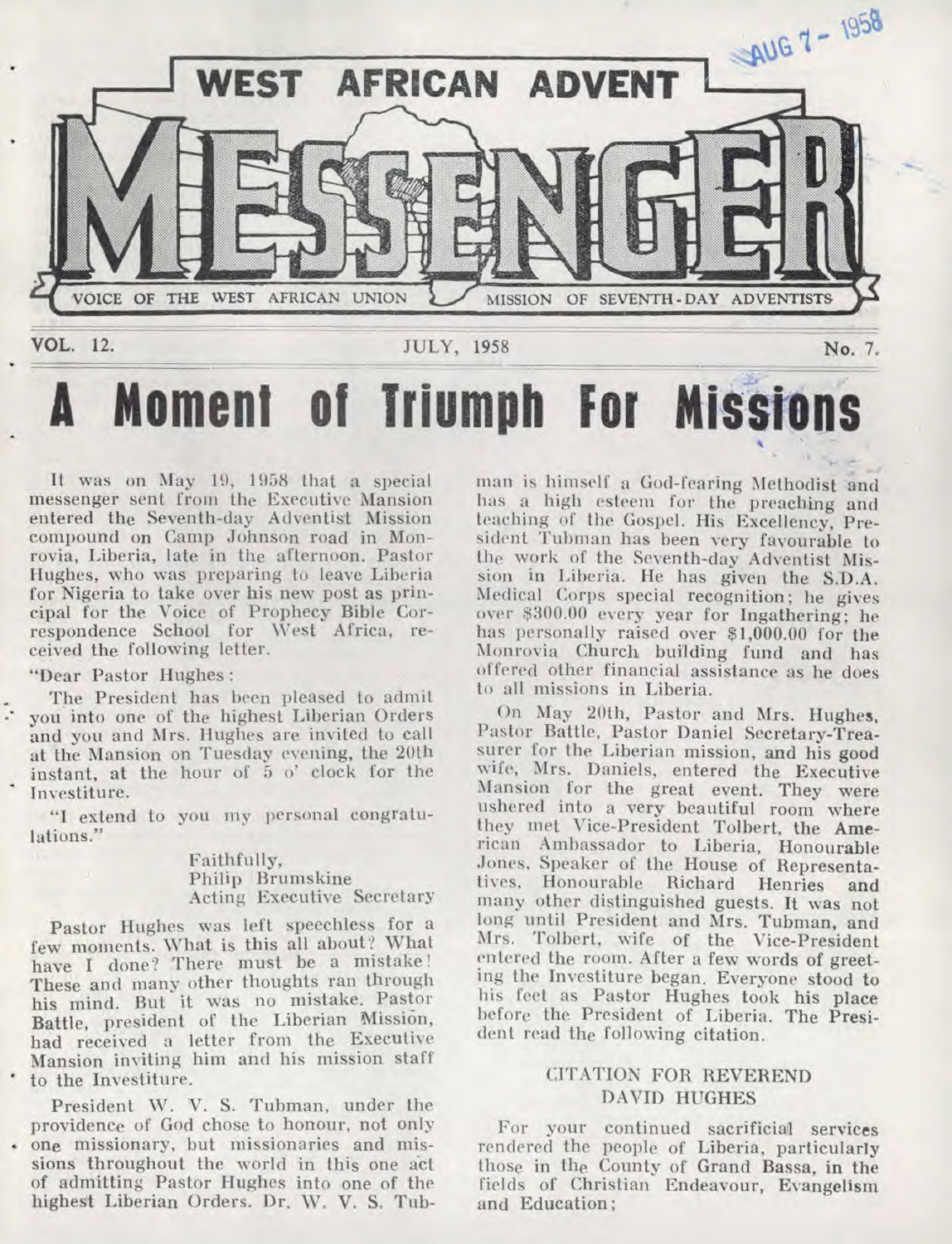Your benevolence to the less fortunate brethren of this Nation;

Your consistent life of rectitude, your devout religious example, your expounding the Word of God as revealed through the Holy Scriptures, also your endeavours to open Church-Schools, train ministerial students and financing students in School, have commanded the faith, trust and confidence of the people of Grand Bassa and of the Nation;

Now, therefore, as GRAND COMMANDER OF THE HUMANE ORDER OF AFRICAN REDEMPTION, I take pleasure in admitting you into said Order and conferring upon you the distinction of COMMANDER, with the rights and privileges hereto appertaining.

Accept my congratulations.

#### W. V. S. Tubman President of Liberia

Sometimes it may seem that the day of missions has past, but as long as there are humble men willing to dare and do for God as missionaries, and as long as men like President W. V. S. Tubman are at the heads of nations, God's work, yes, missionary work will continue triumphant until Jesus comes.

## **Focus on the Ministry of Literature**

#### **By F. D. Barfoot,**

But thou, 0 Daniel, shut up the words, and seal the book, even to the time of the end; many shall run to and fro, and knowledge shall be increased. Daniel 12 :4.

As we study the prophetic setting of this verse, we are very conscious of the remarkable progress in culture and civilization throughout the world today, and in particular this West African field. The eyes of the world at this moment are focussed upon this corner of the Lord's vineyard.

The divine commission which Jesus left for the Seventh-day Adventist Church is clearly portrayed for us in Revelation 14: 6, 7: "And I saw another angel fly in the midst of heaven, having the everlasting gospel to preach unto them that dwell on the earth, and to every nation, and kindred, and tongue and people. Saying with a loud voice, Fear God, and give glory to him; for the hour of his judgment is come : and worship him that made heaven, and earth, and sea, and the fountain of waters."

As we link the verses of Daniel with Revelation, a picture of great urgency looms *before* our eyes. The sands of time are fast receding, each hour draws us closer to the inevitable hour of the close of probation, when our Saviour will have completed His work before our Heavenly Father as a mediator and intercessor. At any moment the loud cry will be heard : "It is finished". Tnen the sad pronouncement will issue forth. "He **that**  is unjust, let him be unjust still: **and he**  which is filthy, let him be filthy still and *he*  that is righteous, let him be righteous still : and he that is holy, let him *be* holy still. **And,**  behold, I come quickly; and my reward is. with me, to give every man according as his work shall be."—Revelation 22 :11, 12.

Where will you and I stand that day?

The famous words of the renowned **poet**  Gray, in his 'elegy to a country churchyard' : "The curfew tolls the knell of parting day" adequately fit the spiritual condition of this sin-stricken world.

Time is short, and the task before us of spreading this last warning message is **colossal.** May the following select statement **penned**  from God's messenger stir your hearts, **hands**  and feet into action. "The time has come when a *large* work should be done by the canvassers. The world is *asleep,* and as *watchmen*  we are to ring the warning bell to awake the sleepers to their danger."-Testimonies, Vol. 6, page 315. "From our books and papers *bright beams* of light are to shine forth to enlighten the world in regard to present *truth."—Testimonies,* Vol. 8, page 87.

The voice of God will not always **plead**  with men to repent and be converted **that**  their sins may be blotted out. The voice of Jesus that is now pleading with us to **take**  up this vital work of selling the printed page will not be heard much longer.

The prophet Amos gives us a clear picture of tomorrow. "Behold, the days come, saith the Lord God, that I will send a famine in the land, not a famine of bread, nor a thirst for water, but of hearing the words of the Lord." Amos 8:11. How many will be searching for our truth filled literature, and yet be disappointed. What will we say when the great high priest asks us to give account of the lost sheep of Israel?

Today Jesus is calling for your services. Reader, our Saviour says : "Follow me and I will make you fishers of men." Matthew 4:19.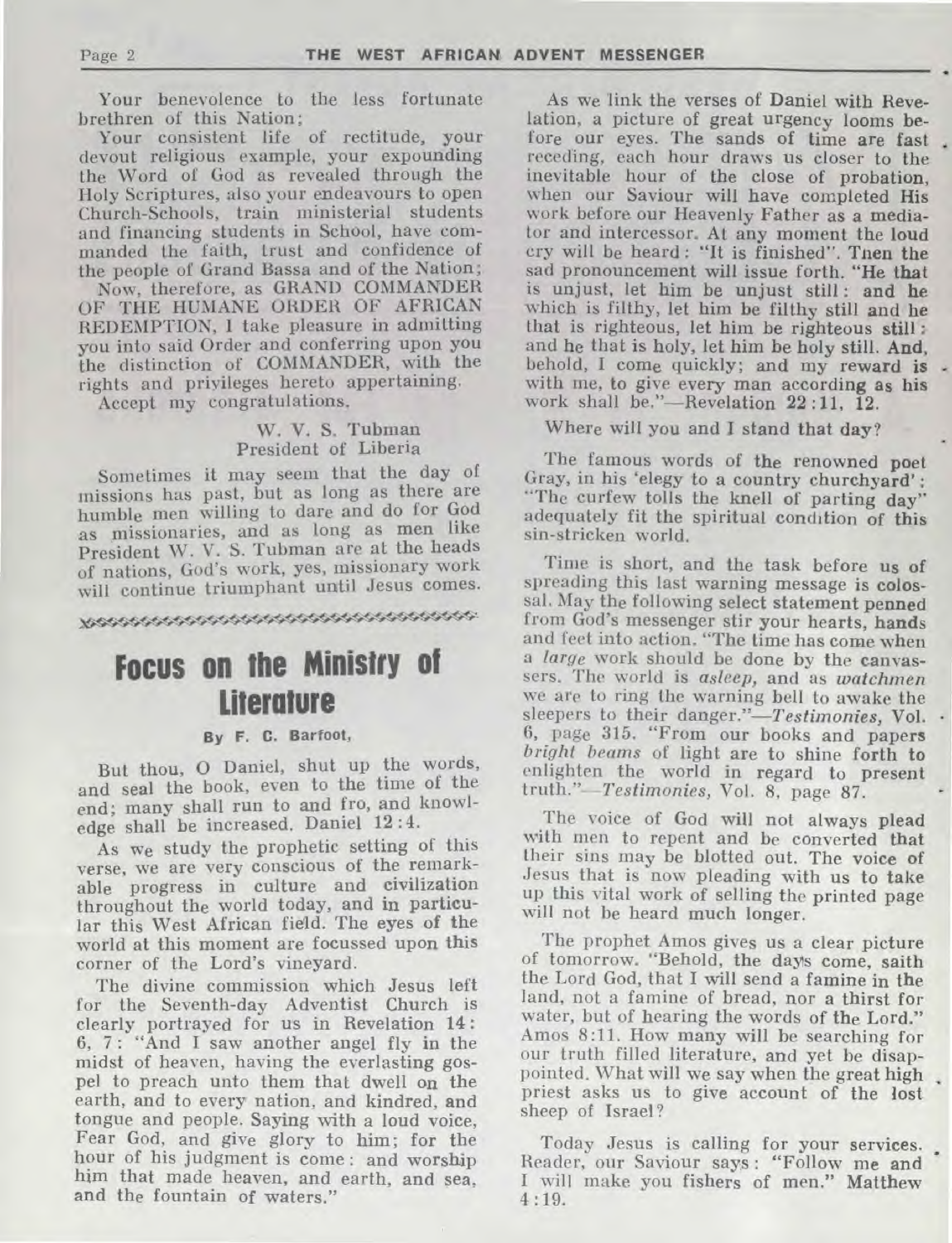Now, if God is impressing you to serve Him in the literature ministry, please contact your local publishing secretary. Their addresses are as follows :

1. P. 0. Emologu, P.D.S., S. D. A. Mission, Aba, East Nigeria.

2. H. **I.** Oriaku, P.D.S., S. D. A. Mission, P. 0. Box 19, Ibadan, Nigeria.

3. P.D.S., S. D. A. Mission, Jengre, Nigeria.

**4. I.** Ampofo, P.D.S., S. D. A. Mission, P. 0. Box 480, Kumasi, Ghana.

Pastor L. E. Daniels, Secretary-Treasurer, S. D. A. Mission, P. 0. Box 52, Monrovia, Liberia.

Now, if you are still in doubt, please feel free to write to me, as follows : Union Publishing Secretary, West African Union Mission, P. **0.** Box 1016, Accra.

May God richly bless you dear reader as you place your hand more firmly in the grasp of Christ, and consecrate your all to His service.

\*\*\*\*\*\*\*\*\*\*\*\*\*\*\*\*\*\*\*\*\*\*\*\*\*\*\*\*\*\*\*\*\*\*\*\*\*

## **Marks of a Christian**

It was James Anthony Froude, the English historian, who wrote the following paragraph regarding the essence of Christianity as expressed in the lives of humble men and women.

"Christianity has abler advocates than its professed defenders, in those humble men 'and women who in the light of it and the strength of it live holy, beautiful, and selfdenying lives. So long as the fruits of the Spirit of God continue to be visible in charity, in self-sacrifice, in those graces which raise human creatures above themselves, thoughtful persons will remain convinced that with them is the secret of truth."

We may be church members, but are we really Christians? The Christian is a man of truth, a man of reality and sincerity. Upon his word you may implicitly rely. His promises are faithfully depended upon. There is no pretence about him. And he will stand up for the truth whatever it may cost to do • so. He does not hesitate to fight against wrong.

The Christian is an honest man. He would rather wrong himself than his neighbour, rather suffer the wrong than do the wrong. In whatever business he may be engaged, you may be sure that his dealings will be honourable and **upright.** 

The Christian is a humble man. He thinks of his own dependence upon God, regardless of his material possessions and support. He is modest in his speech. He is thankful when admonished. "God . . . giveth grace unto the humble." "He that humbleth himself shall be exalted."

The Christian is a charitable man. He shows mercy to others. Knowing his owa liability to err, he will regard with a zhari table heart the failures of others, and will be more ready to reclaim an I restore than to censure. "Bear ye one another's burdens, and so fulfil the law of Christ." "Charity suffereth long, and is kind." "Blessed are the merciful : for they shall obtain mercy."

The Christian is a forgiving man. Wrong does not rankle in his heart. The forgiving word is ready upon his lips. "If ye forgive not men their trespasses, neither will your Father forgive your trespasses." "Even as Christ forgave you, so also do ye."

The Christian is a benevolent man. He feeds the hungry, clothes the naked, ministers to the sick. Human distresses touch his heart and open his hand. "Whoso hath this world's good, and seeth his brother have need, and shutteth up his . . . compassion from him (the needy), how dwelleth the love of God in him?"

The Christian is a man of prayer. He lives in touch with God, for only thus can the life of true Christianity be preserved in the soul. *Review and Herald* 

#### \*\*\*\*\*\*\*\*\*\*\*\*\*\*\*\*\*\*\*\*\*\*\*\*\*\*\*\*\*\*\*\*\*\*\*\*\*\*

### **Choice Bits**

Efficiency is only another name for doing the right thing at the right time.

If you are criticized, you have either done something worth while, or refrained **from**  doing something foolish. So congratulations!

The more things a man is ashamed of, the more respectable he is.

*—George Bernard Shaw.* 

A penny will hide the biggest **star in** the universe if you hold it close enough to your eyes.

*—Samuel Grafton.* 

I am an old man and have known a great many troubles, but most of them never happened.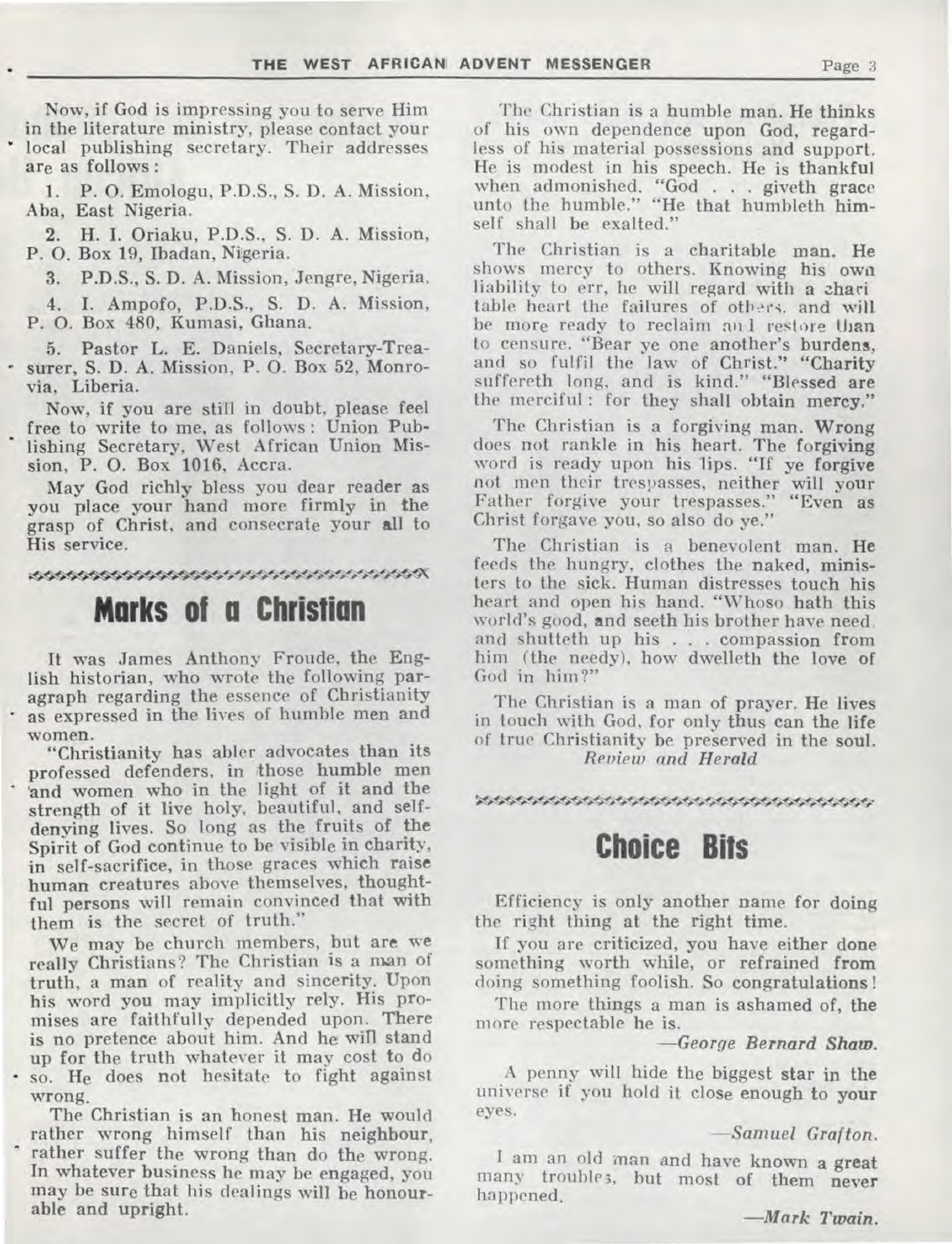## **Publishing and Bible House Managers' Council**

### **By S. 0. Nwabo,**  Book and Bible House Manager, East Nigeria

At the Council held in Accra, March 7-10 for the Publishing Department and Bible House Managers, Pastor J. N. Bucy, the Publishing Secretary for the Northern European Division led out in the discussions assisted by F. C. Barfoot, the Union Publishing Department Secretary.

The Publishing Secretaries I Ampofo, Ghana; H. Oriaku, West Nigeria; P. Emelogu, East Nigeria; and C. Boye-Doe, Ghana and S. 0. Nwabo, East Nigeria Book and Bible House Managers were in attendance when the meetings opened. Several colporteurs from Ghana availed themselves of the opportunity to attend the meetings over the week-end.

As we had arrived in Ghana, the day before Ghana's National Independence Day, we were fortunate in being able to witness some of the festivities connected with the same, and spent a part of the day with the Barfoot Family at Labadi Beach where we enjoyed games, swimming and the good lunch provided for us.

On Friday morning, our meetings began. Pastor Bucy gave an inspiring Bible study followed by counsel on salesmanship. The agenda was discussed and meetings closed for the day at 1.30 p.m.

Sabbath morning, we attended Sabbath School and divine service at the Accra Church. After church service, we were invited to the home of Pastor and Mrs. N. B. Nielsen for lunch, and at 3.30 we again went to the church, this time to a colporteurs' symposium.

Each in turn gave his experiences, expressed his hopes and dreams for the future of the literature ministry in West Africa. Included in this group of colporteur evangelists were two ladies who *gave an interesting* demonstration of their work, showing that the ladies also have a part in the gospel ministry.

Sunday morning, Pastor Welch conducted a brief Bible Study, after which Pastor Bucy continued with his sales counsel. Pastor Keslake spoke to us in the afternoon on the subject of kindness, showing how it really pays to be kind.

(Continued on page 6)

# **Notes on Educational African**

**Howard J** West  $\neq$ 

School closing reports for December 1957 show that 22,366 pupils attend Seventh-day Adventist schools in West Africa. This is an increase of 3,825 pupils over **the** previous opened during the year. A total of *771 teach*years report. Seventeen new schools **were**  *ers* were employed by the mission.

During the last year many improvements and additions were made to our secondary schools and training colleges. Over £18,000 were budgeted in 1957 for educational *specials* alone. This does not include over £7,000 given in operating grants to schools such as Ihie in Nigeria, Bekwai in Ghana and Konola in Liberia. In addition to the above amounts our brethren in the home land supported many overseas missionaries who devote much of their time and attention to educational matters.. At the beginning of 1958 the Union Committee was able to set aside the sum of over £18,000 for school buildings and equipment.

Some of the new projects recently completed or under way are :

- 1. A new Administration and Classroom building at Konola in Liberia.
- 2. An additional Chemistry laboratory at Bekwai, Ghana.
- 3. An additional science **laboratory at**  Ihie, Nigeria.
- 4. Purchase of Science equipment **to the**  amount of £2,500 for Bekwai and<br>Ihie.
- 5. Seven senior staff houses and four junior staff houses for our schools.
- 6. A Bible school class room, North Nigeria.
- 7. A dormitory at Awtun **in West**  Nigeria.

8. A new class room at Divo, Ivory Coast.

In addition to these additions **and improvements assistance** has been given to a number of minor projects.

In an effort to provide more **adequately**  trained staff as quickly as possible the Union . Mission has been able to set funds aside **to**  help African Adventist workers **to further their education. At the present time 15 stu-**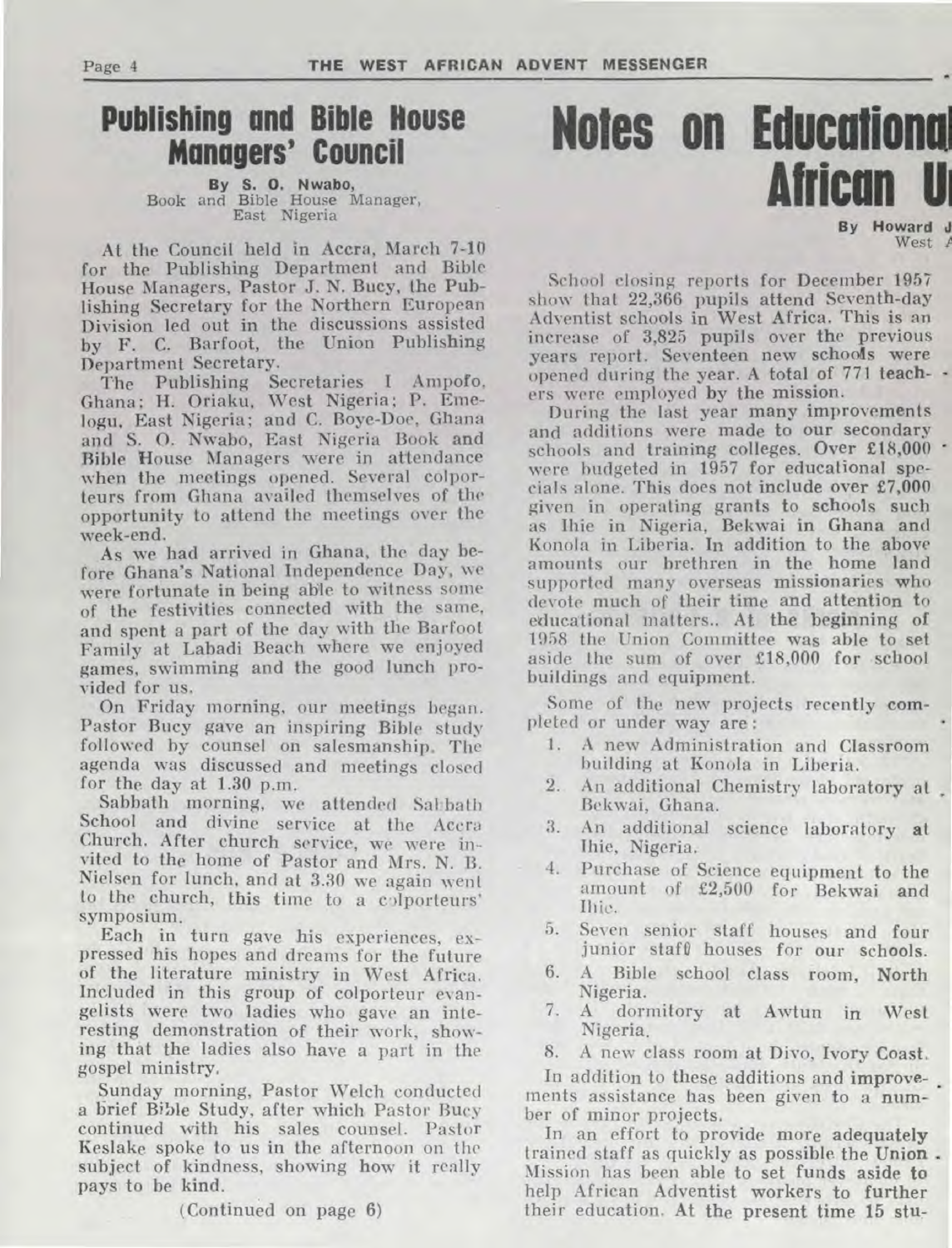## **Progress in the West in Mission**

**:loh,** President. n Union

> dents are being afforded opportunity for advanced training from this bursary fund. They are attending schools as follows :

4 attending Newbold College,

- 4 " other schools of higher learning in U.K.,
	- **Universities** in the U.S.A.,
- $\begin{array}{ccc} 2 & \cdots \\ 2 & \cdots \end{array}$ 2 Fourah Bay College—Sierra Leone,
	- *f* University College Ghana,
- 1 **ff ff ff** University College Ghana, Nigeria,
- 1 **b v** Nigerian College of Techno!ogy, Enugu.

We are happy to announce that West Nigeria now is definitely planning to have their own Secondary School. Their own members have raised over £4.000 and this is being supplemented with funds from overseas. We wish them well in their new project. They are now selecting a site and making building plans.

The most important educational news . note we have left for the last. The West African Union Mission of Seventh-day Adventists is to have a Seminary on the post-secondary or University College level. The Northern Euro- • pean Division and the General Conference have approved the plan. Some funds are now in hand and negotiations are under way for a site.

This new college will be primarily for the training of ministers but will add oth^r courses as funds permit and the need arises. It will provide a means of further education in our own schools for the many young people now completing our secondary schools. It is hoped that a small first class can be accepted in 1959. Watch for future announcements concerning this school.

The real objective of our schools is to bring young people to accept Christ and His message and further to train them in sacri-

- ficial service for Him. We are happy to report over 300 baptisms among our pupils in 1957.
- May God continue to bless the schools and give courage and a spirit of consecration to the teachers and administrators who direct **them,**

## **Vejlefjord Corollaries**

#### **By Hubert J. Brookes**

"But ye, brethren, are not in darkness . . . ye are all children of the light . . . therefore let us not sleep as do others; but let us watch and be sober." (1 Thessalonians 5 :4-6).

The vast majority of people today care little concerning the philosophy held by educationists, not realising its vital importance. Our own people, however, should guard well against such indifference.

The schools are turning out masses of young people who respect neither God nor their fellows. Thus does worldly education miserably fail. We recall the results of Nazi philosophy working out in German education, but godless education is godless wherever it is given. There are few schools in this **country** where the Ten Commandments are taught upon the basis of a literal interpretation of Genesis. In the majority of schools, the erroneous teachings, coupled with the corresponding psychological and sociological aspects of their work, s'lently produce the tragic results cited above.

It is highly important that our people should understand the social function of education today, because, as the Adventist position in philosophy differs markedly from that of worldly educationists, so **the** socal function of Adventist education must be equally distinct from that of other educational bodies. The writer wishes to consider this matter particularly herein.

In its truest sense, education consists of the sum total of a person's experiences, be these for good or for ill, throughout his entire lifetime. If it is seen by the reader that there are many other educative influences, some beneficial, some harmful, which hear upon the individual from birth to old age, it would help him to see also the unique function of the school as an institution existing *specifically* for education. Let us consider some of the sources of these educative influences which all help to mould a person's character and condition his mind.

The first source is the home, where, with his mother as the greatest educational factor in the child's early life, he amasses a store of knowledge from the rhythm of daily routine, and the other members of the family. The very atmosphere of the home life, whether it be positive or negative, communicates itself to the child.

His next educative society is that of the neighbourhood gang, the **membership of which**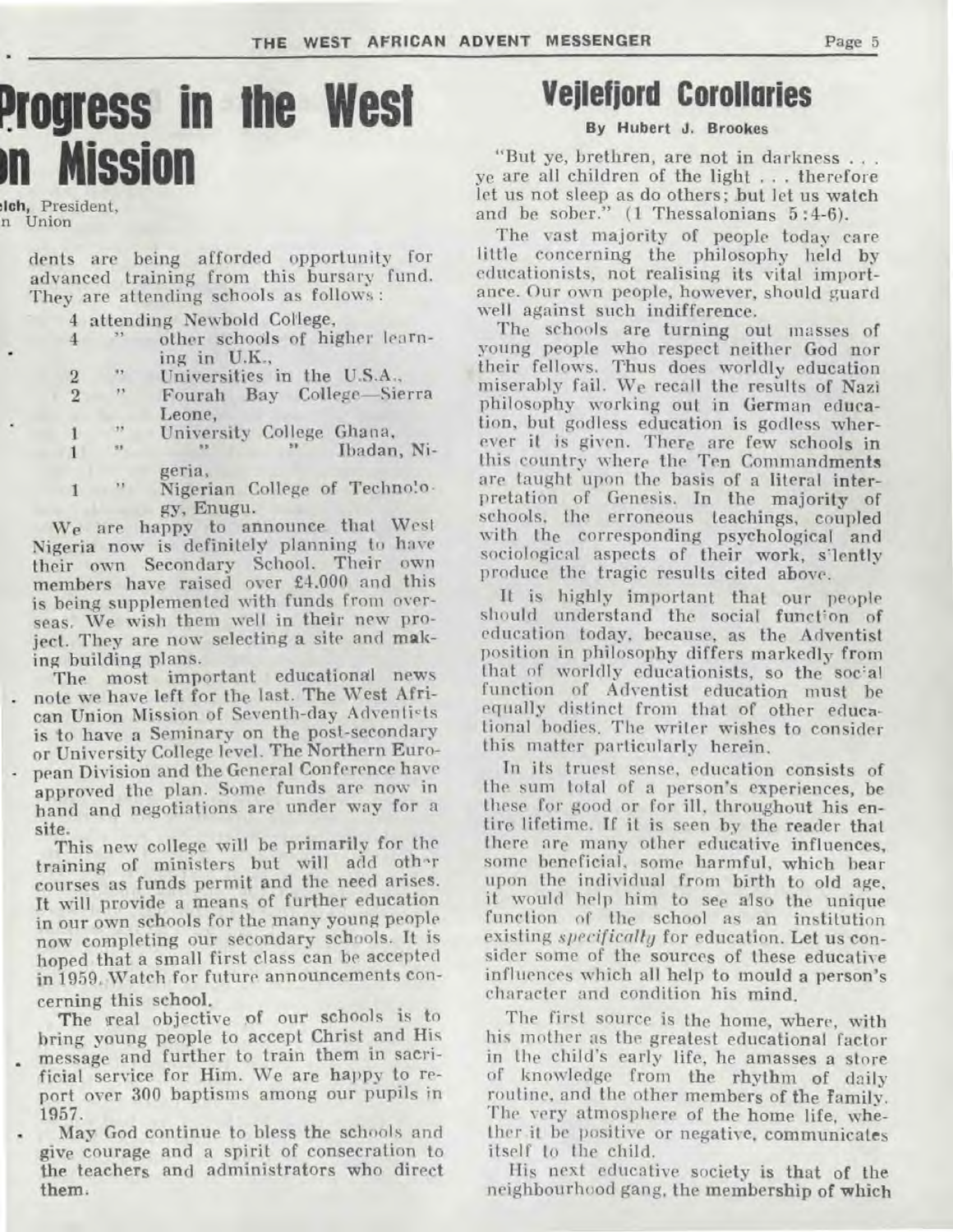**brings him another store of mixed experiences which all silently leave their mark upon his mind.** 

**Then perhaps the Boy Scouts Organization, or in the case of an Adventist child, the J.M.V. Society, will make its appeal to him, and here his education, mostly positive, proceeds apace.** 

**The Saturday morning cinema club is an educative society wielding a preponderance of harmful influences which effect within the child's mind an unconscious weakening of his taste for nobler things.** 

**Throughout later life a diversity of educative societies bring their influences to bear upon him, such as office or factory association, university life, various clubs, political or trade un;on groups, church association, and that of his own home. With these educative societies, none of which, incidentally, are mutually exclusive in their influences, should be coupled educative agencies which wield influences for good or ill, such as radio, television, the screen, books, magazines, and newspapers. Education, apart from the acquisiting of skills and knowledge, is thus mainly a subtle matter of unconscious impression throughout life: of constant diffusion of ideas: of continual permeation of unstudied influences.** 

#### ,,,,,,,,,,,,,,,,,,,,,,,,,,,,,,,,,,,,,, **CHOICE BITS**

**Every day something gets done that "couldn't be done."** 

**It is never too soon to do a kindness, for one does not know how soon it may be too l***ate.—Ruth Smeltzer.* 

**When a man does only what he must do, he will remain all his life in the rank and file.** 

#### **Publishing and Bible House Managers' Council**

#### **(Continued from page 4)**

**A subcommittee met in the evening, and reported early the next morning. Brother G. Meredith led in a devotional service.** 

**Each evening, with the exception of Friday, Pastor Keslake showed interesting evangelistic films.** 

**Our thanks go to all who helped make our stay in Accra a happy and a profitable one. By seven o' clock the next morning, we began leaving the Advent Press, each to go to his own work. We, of Nigeria, went to seek a Tarzan bus that would take us to Lagos on our return home.** 

## **The Case of Dan**

#### **By C. R.** French

**The** atmosphere **of a great celebration hung all about the sprawling oriental ranch house that rested snugly against a sloping hillside. The odour of barbecued veal was wafted by the late afternoon breezes all the way down to the fertile bottomlands where grain was growing in abundance. Guests had been arriving in large numbers, and the sounds of gaiety grew more pronounced as the affair progressed. Then came strains of beautiful music.** 

**Down in the field the servants were busily engaged in gathering in the grain. The youthful heir and overseer** tof **the place was with them. Meanwhile, up at the house the guests were enjoying the feast. Some of them perhaps noticed the absence of the older son, still in the field, but none of them cared much. "He's such a negative character and always feels so sorry for himself. It'll probably be just as well if he doesn't show up at all."** 

**They all recognized him as a hard worker, and faithful enough too. But he always had**  a **sort of martyr attitude. He carried a chip on his shoulder and always wanted recognition for everything that he did, no matter how small it was. In Jesus' story this son represented the Pharisees and unrepenting Jews**  of **His day, so he was left nameless. But let us call him Dan.** 

#### *The Father's Love:*

**Eiven though perhaps the guests didn't care much for Dan, his father, the patriarch, did. He greatly appreciated this son who had faithfully remained at home to bear the heavy burdens of farm and ranch life. The father recognized the sterling qualities of character to be found in this boy, and when he didn't come in to the feast he missed him. Hearing from one of the servants that Dan was angry and jealous, he decided to talk with him. "Therefore came his father out, and intreated him" (Luke 15 :28.)** 

**Dan watched his father approach, To say that he was disgruntled would be to put it mildly. He was angry. He would tell his unappreciative father a thing or two. Hadn't he stayed by the place and carried the load while this wastrel brother of his had squandered his time and his inheritance? Wasn't he the good one? Then, why didn't someone**  *give* **him a little credit? Why hadn't be been given a party?**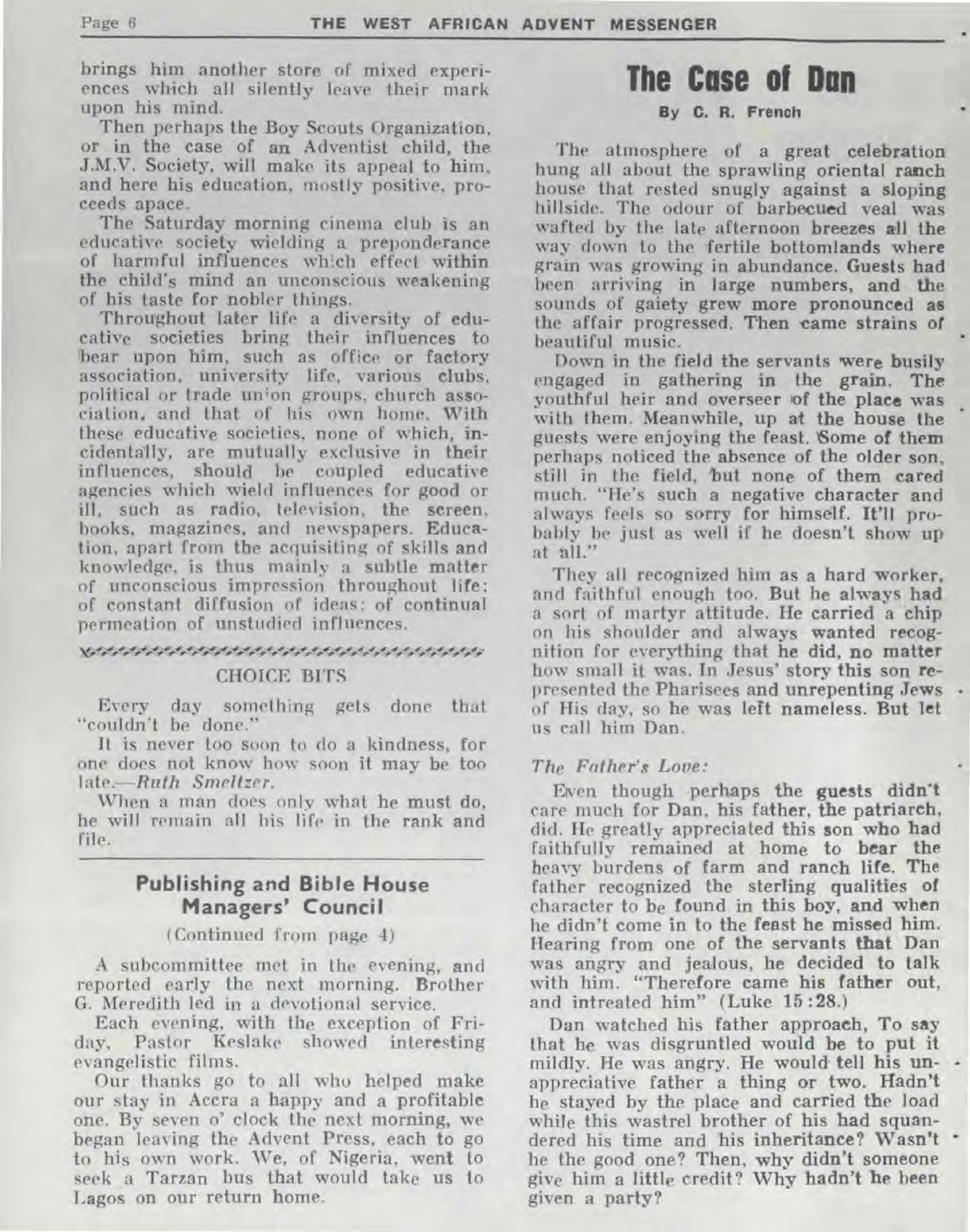"Son," the father began, "you are always with me, and all that I have is yours. We have enjoyed the company of each other. We have always had plenty. We have never lacked for anything. Our life here has been most pleasant. We have so much to be thankful for. But here is your brother. He has passed through a most difficult experience. He has been hungry, without home, and in despair. We should be grateful that we have been spared his degradation. It is fitting that we should celebrate and be glad, for it is like having one return to us from the dead."

*. Dan's sharp Reply:* 

Dan's pent-up emotions, born of self-pity, gushed forth as his words literally spilled over each other.

• "Lo, these many years do **I** serve thee. neither transgressed I at any time thy commandment : and yet thou never gayest me a kid, that I might make merry with my friends : but as soon as this thy son was come, which hath devoured thy living with harlots, thou hast killed for him the fatted calf' (Luke 15 :29,30)

Now it was said! He had been thinking about it for a long time. For years he had considered his life an unhappy one—just a gloomy, monotonous existence. He had lived it this way only because he felt that he had to. Instead of being happy in doing good, he had done it grudgingly. He had really been labouring more as a servant than as a son. Apparently he did not enjoy the company of his father, but preferred that of his friends. His whole approach to "being good" was negative. He was good merely because he felt obligated to be. Doing well, being dependable, bearing responsibility, was his way of earning merit. He expected appreciation and respect from others as his reward.

Thus he missed the joy of service and the joy of fellowship with his father. Where he should have found abundant pleasure and satisfaction he found only frustration and regrets. The ingredients of a happy life were all there, but he missed them because of his negative approach.

There is no hint as to whether Dan ever corrected his weakness. We like to think that he did. But the outcome is not really • relevant to the lessons that Jesus desired to teach.

The important lessons of the story are • obvious. The younger boy found that there was no real joy in self-seeking, in revelry, in a godless, irresponsible life. He returned home, to the positive way, living a worthwhile life for the real joy to be found in right living. The older son had made as great a mistake as his brother, only in a different may. He too had a negative attitude. He was doing what he knew was right, but in a grudging, unhappy manner. Thus he missed the 'pleasure that God promises to all who will give positively of their full energies and service to the cause of Jesus Christ.

• •

## **A Foretaste**

#### **By Elizabeth Rosser**

- We can almost see the flowers of Eden bloom,
- We can almost breathe the air that they perfume,
- When we read the wondrous story
- Of the land of 'light and glory,
- Where the Saviour waits to bid us "Welcome home."
- We can almost hear the songs the angels sing,
- We can almost hear the harps of heaven ring,
- Where the golden sunbeams quiver
- On the bosom of the river,
- As it flows through fields of everlasting spring.
- We can almost see the mansions in the sky,
- Where the Lord will take His children by and by;
- Where the sad and brokenhearted
- Soon shall meet and ne'er be parted,

And Himself shall wipe all tears from every eye.

Bow down thine ear, and hear the words of the wise, and apply thine heart unto my knowledge.

You can't win respect by demanding **it.**  The road to success is dotted with many tempting parking places.

Reading makes a full man; writing **an**  exact man.

You cannot change human nature, but perhaps you can improve it.

Reason and judgment are the qualities of a *leader.* 

When right, you can afford to keep your temper; when wrong, you cannot afford to lose it.

The one-talent man was the only one who took no risks—and he lost all.